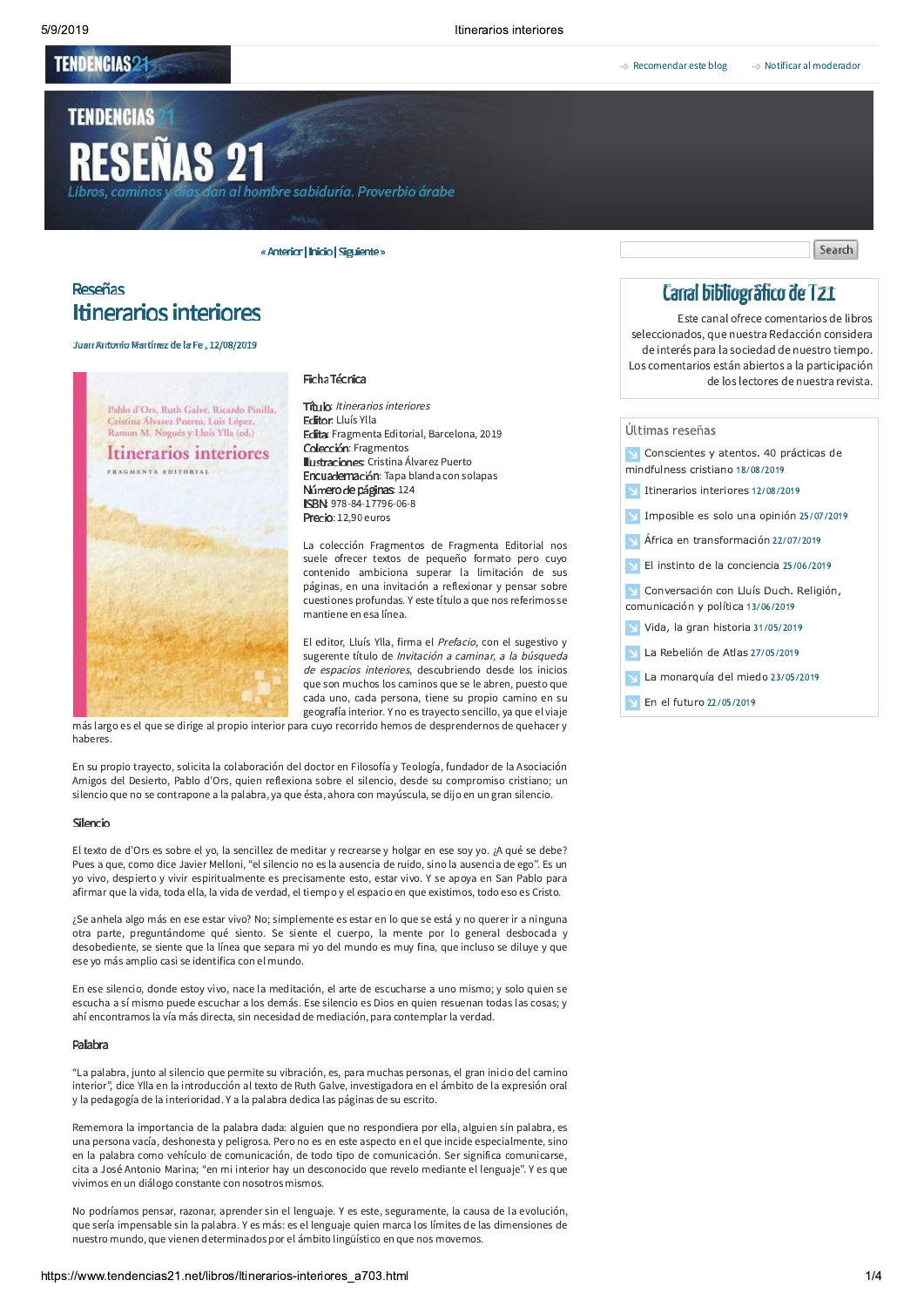#### Itinerarios interiores

## **TENDENGIAS21**

#### aún desconocido"

#### Sabiduna

Es el doctor en Filosofía Ricardo Pinilla quien aborda el siguiente tema: Sabiduría. Lo introduce Ylla reflexionando sobre qué es la realidad, pensar la realidad, porque merece la pena el árido esfuerzo de pensar y el placer de ser homo quaerens. Porque hay que saber y hace hincapié en la doble acepción del término: saber de conocimiento y saber de sabor, de saborear, incidiendo especialmente en la segunda. Es aquello que preconiza Ignacio de Loyola en sus ejercicios espirituales: no el mucho saber harta y satisface al ánima, mas el sentir y gustar de las cosas internamente. El saber, por tanto, tiene que ver con el conocer y el sentir.

El sabio siempre nos abre su interior porque está abierto al interior de lo que le rodea. Por lo que vislumbra el autor "que la sabiduría no es solo fruto de un hombre interior o de un hombre profundo, sino de aquel que nunca duda en adentrarse en lo externo y lo extraño y que, como enseñó Sócrates, no tiene reparo en enunciar su ignorancia [...] Ese vaciado que es apertura al otro". Y es que el sabio se da desde su interior, desde dentro; no se guarda, sino que se da entero.

Y recalca el matiz pretendido, al afirmar que el sabio sabe, no de saber algo, sino de saber a algo. Quien tiene sabiduría capta la realidad y nos la devuelve como aromas y sabores para, con él, saber la vida y saber a la vida.

La conclusión que nos aporta Pinilla es del máximo interés: "Todos podríamos, deberíamos, proponernos ser más sabios, pues cómo no saber más a la vida, a los demás, a las preguntas que acucian desde que tenemos conciencia: ¿dónde estaba yo antes de nacer? ¿Qué será de mí? ¿Y qué será de los seres que me rodean, a los que amo y sin los cuales no concibo vivir? ¿Qué ocurre cuando parten antes que yo, como suele pasar con nuestros padres y maestros?"

#### Arte

Cristina Álvarez Puerto es pedagoga y especialista en psicología de la educación. Y es la autora de las siguientes páginas de este libro, con su ensavo dedicado al Arte. Según Yllas, al hablar de arte, lo hacemos de otro saber, el de la belleza del sabio, esa belleza que hace bien y que nos ayuda a ingresar en el mundo interior sin la limitación de los razonamientos conceptuales.

El ser humano crea, además, belleza, habita en el mundo creándola, porque no le basta con saber, ha de ir más allá con su creación. Y Cristina Álvarez nos indica que, cuando contemplamos una obra de arte, una creación artística. Jo esencial es la percepción de un espacio vacío donde se genera una libertad para que el otro sea; y esto ocurre aunque no seamos conscientes de ello.

No solo somos espectadores del arte. Cuando un verdadero artista crea, nos permite ser y percibir el misterio "hecho experiencia y percepción en el instante del encuentro con la obra, reuniendo pasado y futuro en un presente universal y a la vez cotidiano". Es entre lo que quiere salir al mundo y lo que de él nos llega donde se encuentra el reino donde germina el impulso para crear. Tal impulso inicial es un arte, es "la bendita curiosidad y el anhelo de encontrar ese equilibrio entre el afuera y el adentro". Citas de Rudolf Steiner, Rabindranath Tagore o Arthur Zajonc emergen del texto, iluminando el pensamiento de la autora.

#### Corporalidad

Es el tema que corresponde al doctor en Psicología Luis González, quien ayudó a Yllas a distinguir entre cuerpo, corporeidad y corporalidad y a obviar el dualismo entre cuerpo y otras realidades del yo: mente, espíritu, ... Y tratándose aquí de itinerarios interiores, aclara que interioridad se refiere a la condición corporal, sin que necesariamente nos oprima con la dualidad cuerpo-alma o esencia-existencia.

González afirma que somos un ser corporal donde el interior y el exterior se unen, que no confunden, que no provoca contradicción entre cuerpo y espíritu, con una única condición: que alguien nos habite Y se pregunta, ¿quién tiene a quién, el cuerpo a mí o yo al cuerpo? No es complicado: hay que pensar con el cuerpo, no solo con la cabeza.

Cada anatomía encierra un yo diferente que cuenta con su propia instalación yoica; y de cada anatomía, recibo una información valiosa y preciosa: yo orgánico, yo muscular, yo emocional, metal o energético. Sí, soy un cuerpo espiritual. Los límites corporales pierden su sentido literal y se precisa la aceptación de una estructura observatoria del yo. "El yo define la interioridad. ¿Quién es ese que habla o leer? ¿Qué lo conforma si sabemos que cerebro atempera la idea del vo?"

Y va más allá. Si hablamos de un interior es porque hay un cuerpo, un cuerpo que está habitado, porque, de no estarlo, habría un cadáver, no cuerpo-persona. "Cuando sientes tu ser corporal, se desvanecen todas las ilusiones limitantes (el infinito también) y tu conciencia corporal te saluda".

#### Ciencia

El doctor en Biología Ramón María Nogués aborda el capítulo dedicado a la Ciencia. Parte de la base de que nuestra capacidad de intelección probablemente se vea limitada, debiendo quedarnos abiertos a muchas indeterminaciones que hay que aceptar con sencillez. Un inteligente y humilde punto de partida.

Ahonda más al explicar la compleiidad de lo real que exige una modestia interpretativa, prudencia en las afirmaciones, respeto por los procesos, precaución en las intervenciones y habilidad para mantenerse abierto al carácter compatible de las muy variadas facetas de la realidad. Además, no existe una razón pura, sino una razón que siente, personalizada, contextualizada, socializada, culturalizada, ... una razón, en fin, ampliada que nos abre a una comprensión completa de nuestro mundo.

Porque los seres vivos somos materia y energía adecuada y vitalmente informadas, aunque nadie sabe explicar aún qué sea la conciencia, sobre todo la reflexiva y recursiva. Incluso recurriendo al darwinianismo, sería raro que estuviésemos habilitados para saberlo y conocerlo todo, por lo que, concluye, "es muy



Secciones Reseñas

Archivo